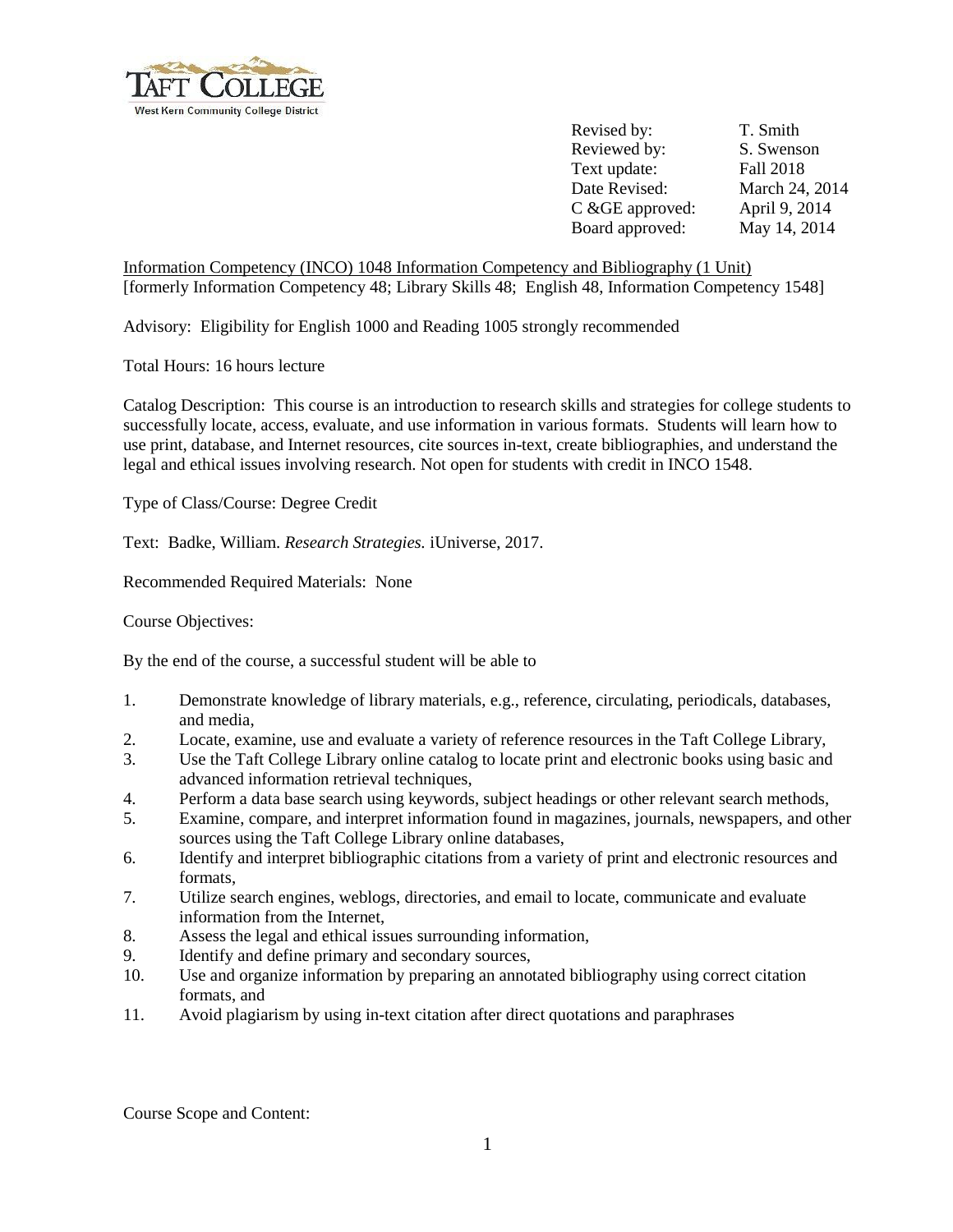

| Unit I    | Introduction to and definitions of Library Resources                                                |
|-----------|-----------------------------------------------------------------------------------------------------|
|           | Reference sources<br>A.                                                                             |
|           | <b>B.</b><br>OPAC (online public access catalog)                                                    |
|           | C.<br>Books and eBooks                                                                              |
|           | D.<br>Periodicals – magazines, journals, newspapers                                                 |
|           | E.<br>Subscription databases                                                                        |
|           | F.<br>Library services                                                                              |
|           |                                                                                                     |
| Unit II   | <b>Introduction to Research</b>                                                                     |
|           | Determining the information need<br>A.                                                              |
|           | <b>B.</b><br>Refining the search strategy                                                           |
|           | C.<br>The Online Library Catalog                                                                    |
| Unit III  | Retrieving and using books                                                                          |
|           | A.<br>The catalog record                                                                            |
|           | <b>B.</b><br>Keyword and subject searching                                                          |
|           | C.<br><b>Classification</b> systems                                                                 |
|           | Call numbers<br>D.                                                                                  |
| Unit IV   | Types of reference sources                                                                          |
|           | A.<br>Directional, ready reference, comprehensive research sources                                  |
|           | <b>B.</b><br>Encyclopedias, dictionaries, statistical sources, etc.                                 |
|           | C.<br>Appropriateness of Internet sources for classroom assignments                                 |
| Unit V    | Periodicals                                                                                         |
|           | Popular v. Scholarly<br>А.                                                                          |
|           | <b>B.</b><br>Print and electronic                                                                   |
|           | C.<br>Databases – general periodical and subject specialized                                        |
|           | D.<br>Electronic search strategies, Boolean operators, advanced search features                     |
| Unit VI   | Evaluating information sources                                                                      |
|           | A.<br>Determine accuracy, relevancy, timeliness, and comprehensiveness                              |
|           | Distinguish between fact and opinion<br><b>B.</b>                                                   |
|           | C.<br>Select information sources suitable to specific assignments                                   |
|           | D.<br>Primary vs. Secondary sources                                                                 |
| Unit VII  | Internet resources                                                                                  |
|           | Understanding URL and domain names<br>A.                                                            |
|           | Search strategies for search engines and directories<br><b>B.</b>                                   |
|           | C.<br>Evaluation of web based sources                                                               |
| Unit VIII | Using information effectively                                                                       |
|           | Apply information through critical thinking and problem solving relevant to the<br>A.<br>assignment |
|           | Create and organize bibliographies<br><b>B.</b>                                                     |
|           | C.<br>Use research by quoting, paraphrasing, and citing in-text                                     |
|           | Use signal phrases/attributive tags to introduce sources in writing<br>D.                           |
| Unit IX   | Understanding academic integrity and honesty                                                        |
|           | Importance of citing sources: In-text and bibliography<br>A.                                        |